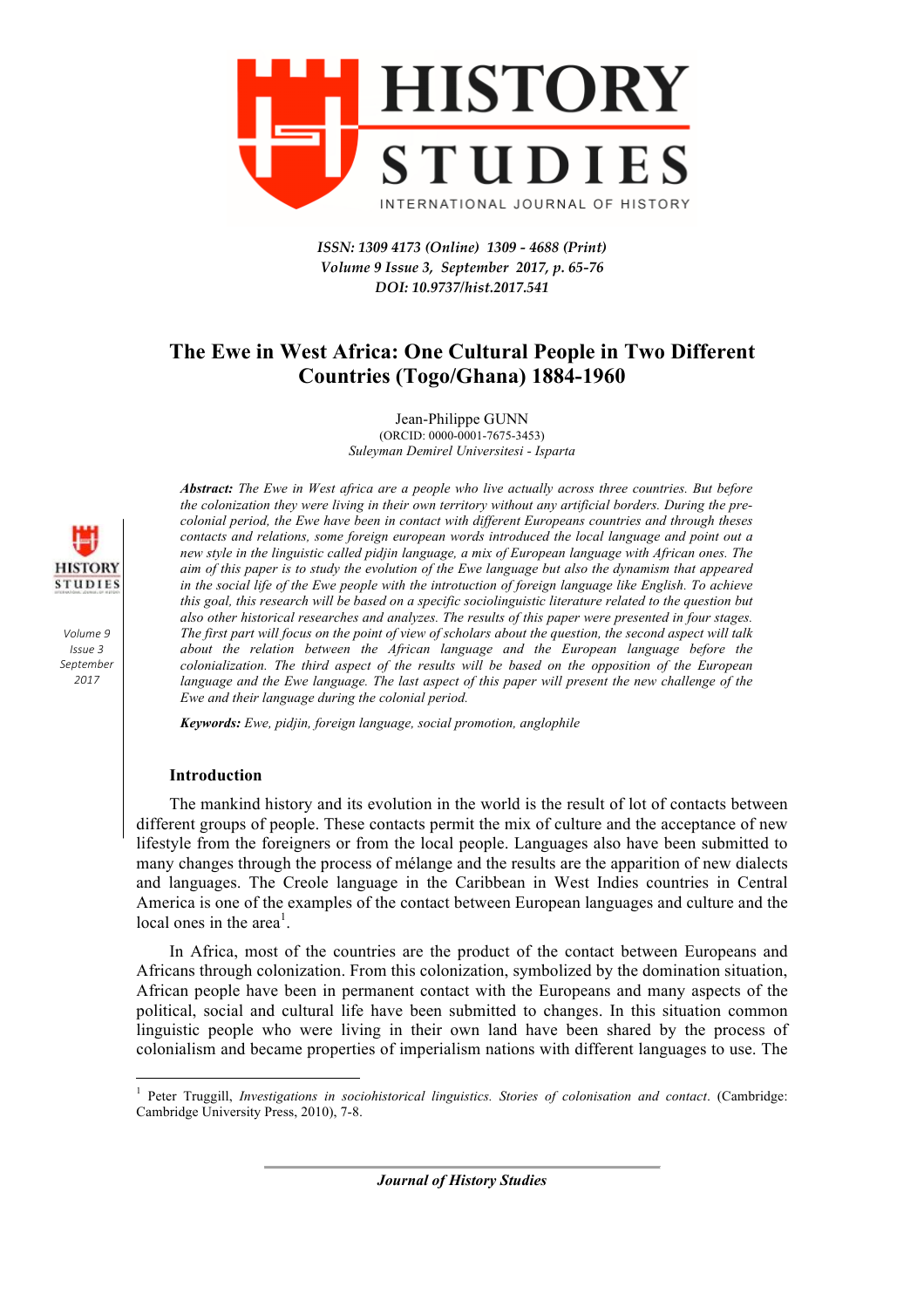## The Ewe in West Africa: One Cultural People in Two Different Countries (Togo/Ghana) 1884-1960

Ewe people in West Africa faced this situation in front of the colonization and became actually citizen of two countries (Togo and Ghana) with different European official languages like French and English. These foreign languages have been introduced in the Ewe language and brought the use of new words in the local linguistic<sup>2</sup>. This observation permits to ask this fundamental question: what is the process of the introduction of foreign languages in the Ewe language and their impact in the Ewe's life from the beginning of the colonization up to the independence period? The period that cover this study is between 1884 and 1960 because the Ewe where in contact effectively with the German colonization in 1884 and lost their unity definitively in 1960 with the independence of the republic of Togo.

The general goal of this research is to show, through historical perspectives, the evolution of the Ewe people especially their language in front of the introduction of different foreign languages in their local life through colonialism and the specific goals are to point out the repercussions of the foreign languages on the local languages; to show the changes that happened in the mentality of the Ewe with foreign languages; to demonstrate the impact of the foreign language in the Ewe's political, social and cultural life in colonial situation.

To achieve these goals and to answer the main question of this study, many scholars' researches have been consulted to settle the review of the literature. In this perspective, the researches of sociolinguists about the relation between African languages and Europeans ones and their effect on the local societies have been used to understand the dynamism and the evolution of African languages<sup>3</sup> (Alexandre 1961; Okolo 2005) and especially about the relation with Ewe language and English and French<sup>4</sup>. Another researchers especially historians through their thesis, articles and works treated globally about the problem and evolution of Ewe before and during the colonization<sup>5</sup> and specific analyses on the ewe elites and the use of colonial language to express a certain form of nationalism against colonialism have been consulted<sup>6</sup>.

The review of the literature permits to outline three stages of this work. Firstly we will focus our attention on the relation between African languages and European languages in West Africa before the colonization with the example of the Ewe language. The second aspect of this article will treat about the use of foreign colonial languages by the Ewe for their purpose and the last part talk about the effect of the European language on the Ewe's social life. Before developing these three stages, it is important to show the different scholars' works about the question.

<u> 1989 - Johann Barn, mars ann an t-Amhain an t-Amhain an t-Amhain an t-Amhain an t-Amhain an t-Amhain an t-Amh</u>

*Journal of History Studies*



<sup>2</sup>

Sophie Lafage. French language written and spoken in the Ewe region (South-Togo). Paris: SELAF, 1985. Pierre Alexandre. "Problèmes linguistiques des États négro-africains à l'heure de l'indépendance". Cahiers d'études *africaines.* Vol. 2 N°6 (1961) :177-195 ; OKOLO, Msc. "Reassessing the impact of colonial languages on the African identity for African development". Dakar: CODESRIA, (2005) : 1-16.

<sup>&</sup>lt;sup>4</sup> Lafage, French language.<br><sup>5</sup> Nicoué L. Gavibor. *Histoire des Togolais de 1884 à 1960*. Lomé : Presses de l'Université de Lomé, 2005 ; Jean-Claude Pauvert. "L'évolution politique des Ewe". *Cahiers d'études africaines*. Paris, Vol. 1 n°2, (1960) : 161-192. 6 Messan A. Aduayom. *Frontières contre peuples en Afrique noire : le cas éwé*. Paris : Université de Paris I-

Sorbonne, thèse de doctorat IIIè cycle en Histoire, 1975 ; <sup>"</sup>Lomé une capitale-frontière". *Le centenaire de Lomé*, *capitale du Togo (1897-1997)*, Lomé : Presses de l.UB, (1998) : 289-302 ; Pierre Alexandre. ʺProblèmes linguistiques des États négro-africains à l'heure de l'indépendance". *Cahiers d'études africaines*. Vol. 2 N°6 (1961) :177-195 ; Peter Sebald. *Togo 1884-1914*. Berlin : Akademie Verlag, 1988.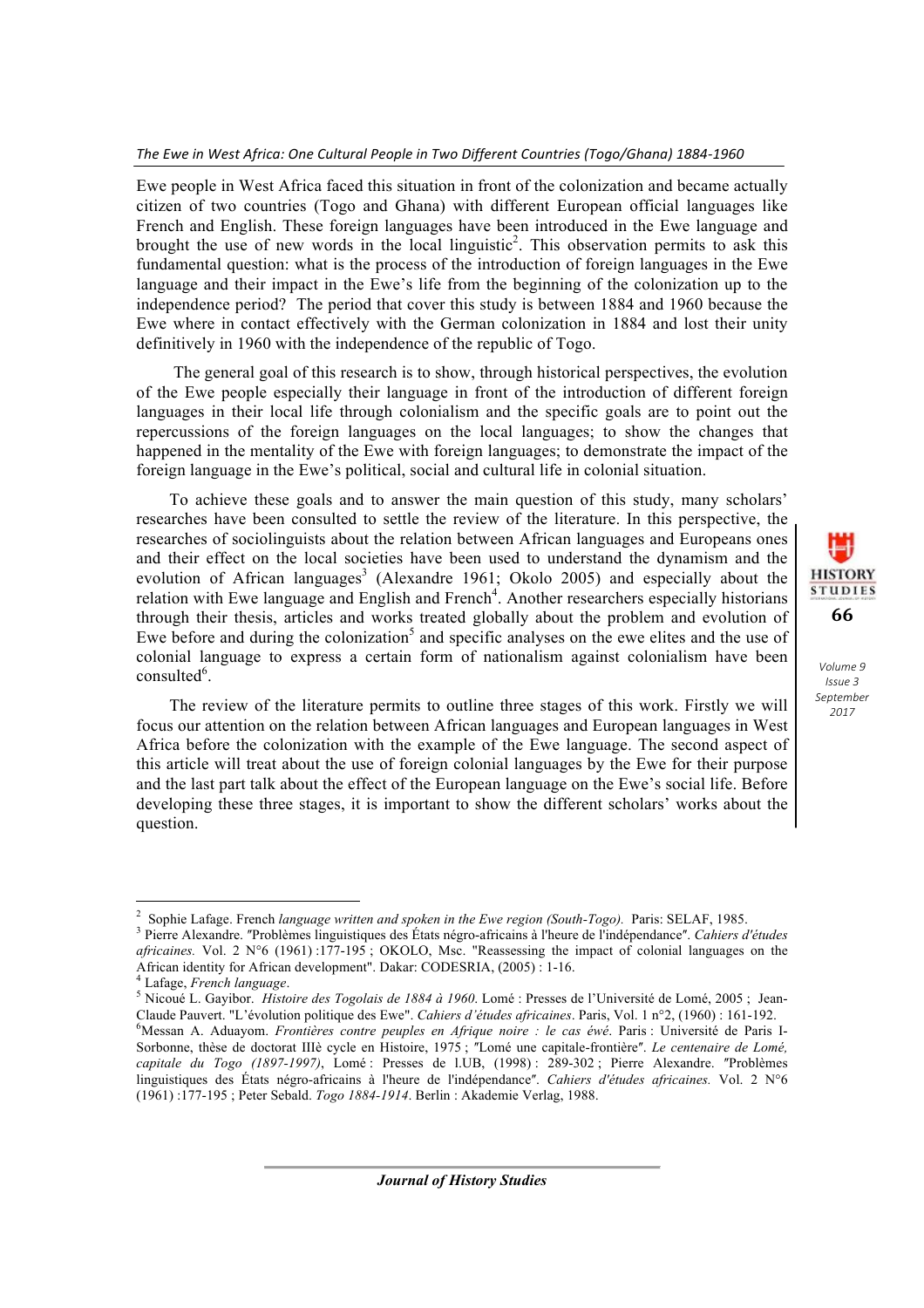#### **The Point Of View Of Some Scholars About The Question**

The relations between European languages and African ones have been studied especially by sociolinguists. Some scholars have been interested about the question by pointing out the impact of the European languages especially English and French on the African local languages. In the perspective of this paper, few scholars have written about the relation and the impact of the European languages such as English and French on the African languages. Two major authors have been consulted for this paper. The first document which has been consulted was intitled *Investigations in sociohistorical linguistics. Stories of colonisation and contact* of Peter Trudgill (2010). In this research, the author mentioned in general way how English language has been the product of mixture of different European dialects.

Generally, language is the acquisition of some complex communication system used by human to live in society and to develop their skills. The evolution of language is the result of contacts with the expansion of geographical space in the world. The English language has been in contact with indigenous and non-indigenous languages for several years at least for 500 years<sup>7</sup>. Peter Trudgill has stated that the contact between English and local languages and dialects has achieved a high level during the colonization and has created a mixture in which new dialects and languages have appeared. Trudgill argues that the English language was the result of the « mixture of West Germanic dialect from continental Europe»<sup>8</sup> and this process brought variability and new lexical in the English language. He continued saying that the language contact has permitted to distinguish the apparition of a pidjin language or creole which are the result of contacts between English language and another language. The English language borrowed lot of words from different languages like Dutch. This is the result of the contact, as we have said, between the old English and the other European languages in Europe.

The second document was *French language written and spoken in the Ewe region (South -Togo)* of Suzanne Lafarge (1985). She has brought information about the relation between a foreign language, especially, French with the Ewe language. In a sociolinguistical manner, she showed how French language has been introduced in the ewe area and the way this language or one part of this language has been found in the local lexicon. She pointed out the secular relation between Europeans and the Ewe people since the middle of the  $15<sup>th</sup>$  century. Lafarge worked especially about the French language and its relation with the Ewe language in the south of Togo. But she pointed out that the English language had introduced the ewe language and there were an apparition of a pidgin-English which is used all the time in the south of Togo. Lafarge explained that the apparition of foreign word like French was the result of process which we can mention as two. The first one was the long presence of European in the area and naturally some words have introduced the local language and changed the formal lexicon of the language. The second process was the apparition of education which was held in English but also in French. The result was the mixture of the local language which looks like a pidjin language spoken by the local population.

Apart the works of these sociolinguists, other authors gave information about the evolution of the Ewe like Pauvert (1960) and Alexandre (1961). Pierre Alexandre argues that the linguistic problems of the African states have started since the beginning of the colonization. He stated that the indo-european languages like English, French, and German etc. have been in relation with the local languages. The introduction of a large number of european

<u> 1989 - Johann Barn, mars eta bainar eta industrial eta baina eta baina eta baina eta baina eta baina eta bain</u>

*Journal of History Studies*



<sup>7</sup> Trudgill, *Investigations*. <sup>8</sup> Trudgill, op. cit., 5-6.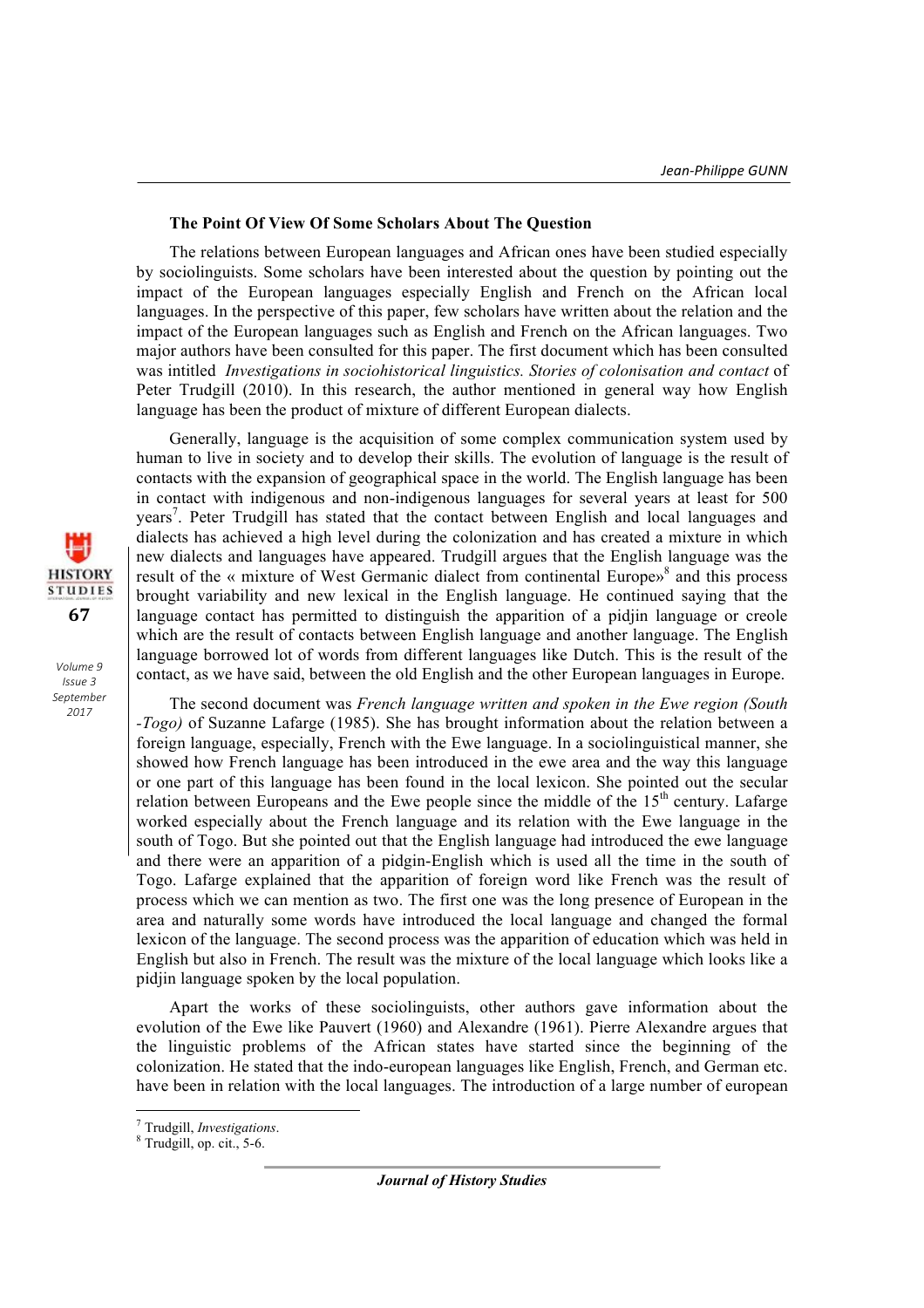words has been done through the establishment of school with the use of these foreign languages by Africans.

Other scholars put their interests to the study of the Ewe people and culture before and during the colonization. Autors like Gayibor (1997; 2006) and Aduayom (1975) have studied the origin of the Ewe and the dynamism that happened in their area. The evolution of the Ewe intelligentsia during the colonial period have been showed and are the major references to understand the evolution this people and their language.

Even though colonization has been the major factor that permits the mixture of the local languages in Africa, it is better to focus the attention of the situation in the pre-colonial period in West Africa.

## **African Languages and European Languages in the Pre-Colonial Period in West Africa**

## *The geographic area of the Ewe*

<u> 1989 - Johann Barn, mars eta bainar eta industrial eta baina eta baina eta baina eta baina eta baina eta bain</u>

The Ewes geographically are living between three countries in West Africa which are Ghana, Togo and Benin. Their territory is limited by the Volta River from the West in actual Ghana to the Oueme River in Benin to the East. The South is limited by the Atlantic Ocean and continues to the North up to 150 or 200  $\text{km}^9$ .



**Picture 1: The geographic area of the Ewes**

**68**

**HISTORY STUDIES** 

*Volume 9 Issue 3 September 2017*

Sources : Gayibor, 1980, Lawrance, 2007. Authors : A. Spire / R. Imbach, 2009.

The history of the Ewe in West Africa has been done under the direction of Prof. N. L. Gayibor. For more informations see : N. L. Gayibor, *History of the Togolese from 1884 to 1960*, Lomé, Lome University Press, 2005; Lafage, *op.cit.,* p. 14; Pauvert, op.cit., pp. 161-162.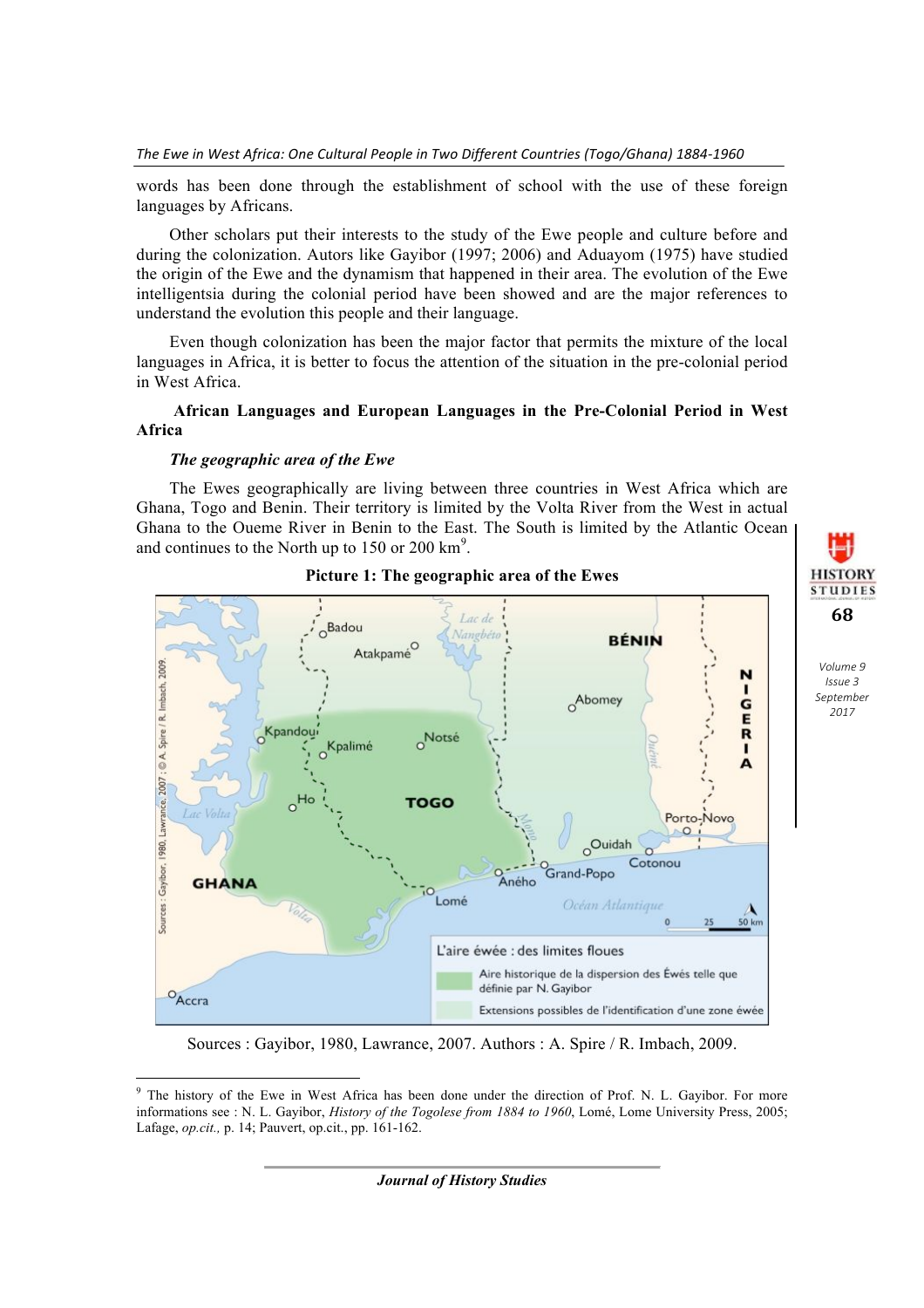In the case of this study we will focus our attention just on the Ewe in Ghana and Togo<sup>10</sup>. The origin of the Ewe was established in Ovo in actual Nigeria and through The origin of the Ewe was established in Oyo in actual Nigeria and through migrations arrived in Tado. From Tado they moved and continue to Notse in actual Togo. In the  $17<sup>th</sup>$  century under the rule of King Agokoli some groups left that city and spread off in different directions. One group moved to the south and arrived in front of the sea, the second moved to the southwest in the actual region of the Volta River and the third group moved to the west in the mountains<sup>11</sup>.

# **Picture 2: the migration of the Ewe**



*Volume 9 Issue 3 September 2017*

**69**

**HISTORY STUDIES** 

Source: Gayibor, 1997.

The particularity of this group of people is that instead of living in different locations due to their migrations, the Ewe are speaking the same language, sharing the same culture and even the same political governance.

# *The Ewe and their language in contact with Europeans before colonialism*

From the middle of the  $17<sup>th</sup>$  century, the Ewe people of the south of Togo and Ghana have been in contact with Europeans. The aspects of these contacts are multiple and have been noticed through matrimonial relations for example with mixed race relations between Europeans and African women, but also by commercial activities which permit Europeans and Africans to be in contact and to settle another way of life. The nationality of theses Europeans is different and most of them are Portuguese, who were the first to explore this part of West Africa, followed by the Dutch, Swedish, British, Spanish, German, and French. The contacts between the Ewe and the Europeans brought a certain changes in the social life. The superiority of the Ewe people in the area has increased and most of them have become rich through commercial activities and also slavery trade. But the changes also have been noticed in

<u> 1989 - Johann Barn, mars eta bainar eta industrial eta baina eta baina eta baina eta baina eta baina eta bain</u>

 $10^{10}$  See the map. The green color.<br> $11$  Lafage, op.cit., 19.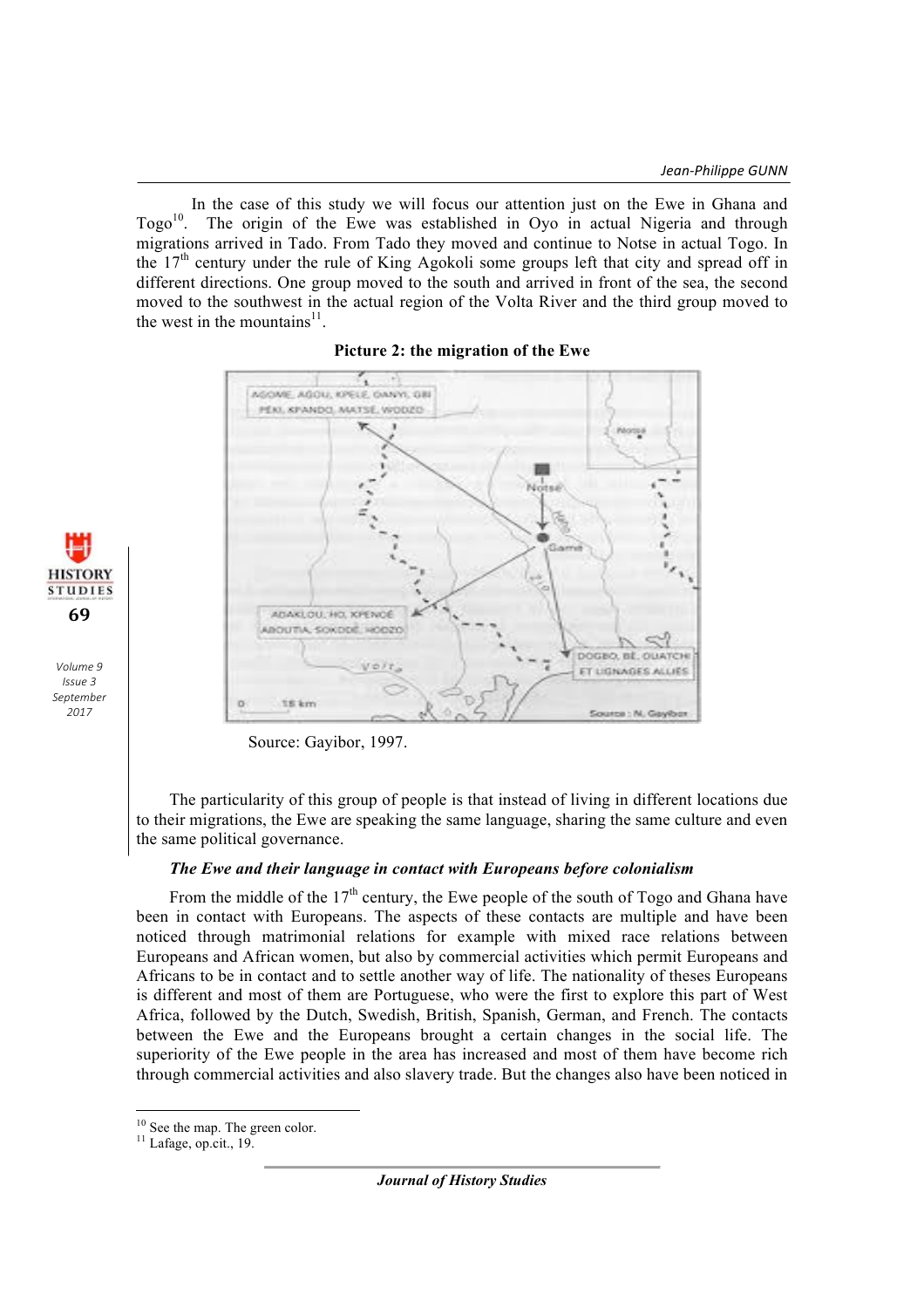the linguistic aspect because foreign languages especially some words were introduced in the local linguistic<sup>12</sup>. But it is important to mention that the introduction of foreign languages words in the local languages especially in the Ewe language is not by force. It was a normal process through several years because of the permanence of the European presence and activities in the area. Since that period of several contacts with foreign language, there is an apparition of new words from all those foreign languages. And the language faced transformations and became a pidgin language which is a mix of ewe and foreign languages. Some example of words that is in use up to now like "duk<sup>13"</sup>, "aguda<sup>14</sup>" come from Swedish and Portuguese.

During the period before the colonization in West Africa, the relation between Africans and Europeans were based especially on business activities and the influence of the European civilization is not on imperialism way. So every aspect of local life was influenced and the Ewe language has been modified. The modification came from the regular presence of the Europeans through their activities like slavery trade for example during the  $18<sup>th</sup>$  century to the 19<sup>th</sup> century and in the Ewe region the influence of English dominated the social and cultural life so that the language in use in that time was called pidgin-English<sup>15</sup>. The contacts and relations which permit the transformation of the social and economical life is not a matter of short period of time. It has been a result of a long process in the case of the language.

From the second half of the  $17<sup>th</sup>$  century to the first half of the  $19<sup>th</sup>$  century, the Ewe people's identity didn't face any damage from the presence of the European and even in front of the foreign languages. Before the beginning of the colonization, English language dominated the area because of the long presence of British since the establishment of Jamestown castle in the Accra region in 1662. The British commercial activities throughout the Eweland permits the apparition of a new type of language called pidgin-English which is used by the Ewe to communicate with their European partners. This pidgin brought new words in the local vocabulary but also changes. The Europeans, especially the traders, engaged auxiliary agents like clerks, interpreters, catechists and these intermediates local people received summary instructions in European languages. These agents or intermediates were mostly the Métis or mixed race children from the union between Europeans and African women and through them, new life style appeared because the formed a local intelligentsia and new words appeared and progressively introduced the local language<sup>16</sup>. Because they know a bribe of European languages they introduced new words in the local languages. The actions of churches through Methodist and Anglican missions by the introduction of schools also permit the Ewe to adopt new words in their local language. But from the second half of the  $19<sup>th</sup>$ century the situation has started changing because of the introduction of imperialism and colonization. The partnership between Africans and Europeans stopped and local languages like Ewe also were submitted to imperialism.

## **Local Language Versus Foreign Language in Colonial Situation**

In the second half of the  $19<sup>th</sup>$  century, the Africa continent has started to be under domination by European states. The domination has effectively started at the Berlin conference (1884-1985) where the imperialist countries without considering the realities about African culture and even languages shared people by artificial borders. With these borders colonies



<sup>&</sup>lt;sup>12</sup> Lafage, op.cit., 21; Pauvert, op.cit., 176.

<sup>&</sup>lt;sup>13</sup> The original word is Halsduk in Swedish which means in English scarf. And in ewe language it is called duku.<br><sup>14</sup> This term derived from Portuguese which means lazy or selfish.<br><sup>15</sup> Lafage, op.cit., 22; Pauvert, op.c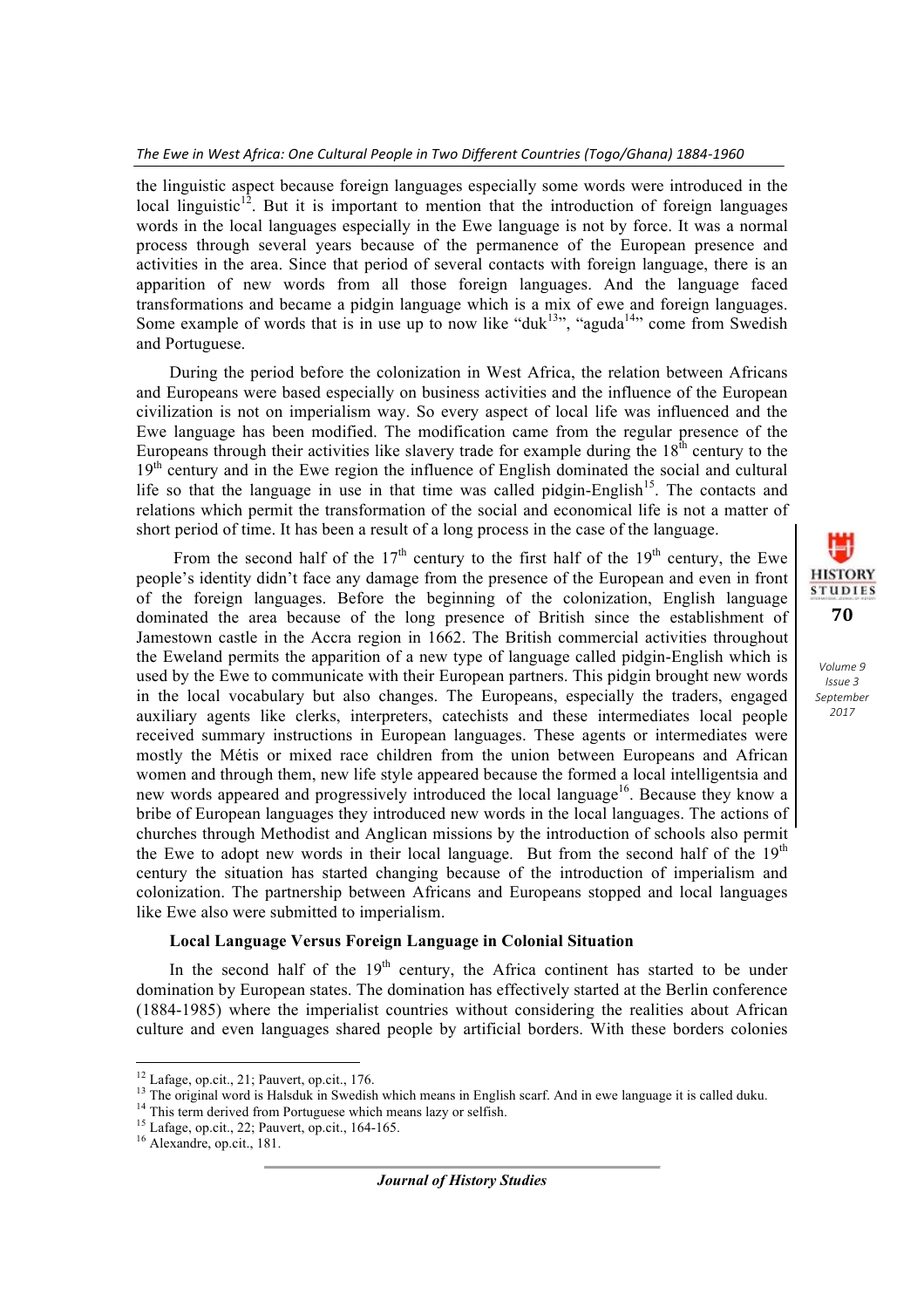appeared and families, ethnic groups, common linguistics groups were separated and now belonging to different spaces. People, who were living in their territories before, belong now to different linguistics European countries like France, Great-Britain, Germany, Spain, Portugal, and Belgium. The Congo River in central Africa which is before the colonialism a symbol of union between local people became a border between the Belgium colony of Congo and the French colony of Congo. The African people became subject to different colonies with foreign languages.

When, Germany took possession of the land that will become the German Togoland in West Africa in 1884, the Ewe were already a homogenous linguistic and cultural group in the area. The German colonization didn't separate them with an artificial border but they were influenced by the nearest British colony of Gold Coast because, before the colonization the presence and activities of the British in the region were effective so that the language in use is a pidgin which is a result of a mix of English and the local language  $Ewe^{17}$ .



#### **Picture 3: map of the German Togoland**

Source: Gayibor 2006

During the German colonization especially at the beginning, the German language has been refused to the local people because for the Germans, their language and culture are superior and are the best and no need to teach Africans with this 'civilized language'<sup>18</sup>. In this period, the catholic schools which were established in the south of Togo have decided to give instruction and education in English and Ewe. For doing so, English language has been

<u> 1989 - Johann Barn, mars eta bainar eta industrial eta baina eta baina eta baina eta baina eta baina eta bain</u>

**71**

**HISTORY** 

**STUDIES** 

*Volume 9 Issue 3 September 2017*

<sup>&</sup>lt;sup>17</sup> Hugo Zöller. *Le Togo en 1884*. Lomé: Haho press, 1990, p. 8.<br><sup>18</sup> Rober Cornevin. *Histoire du Togo*. Paris : Berger-Levrault, 1962, p. 201.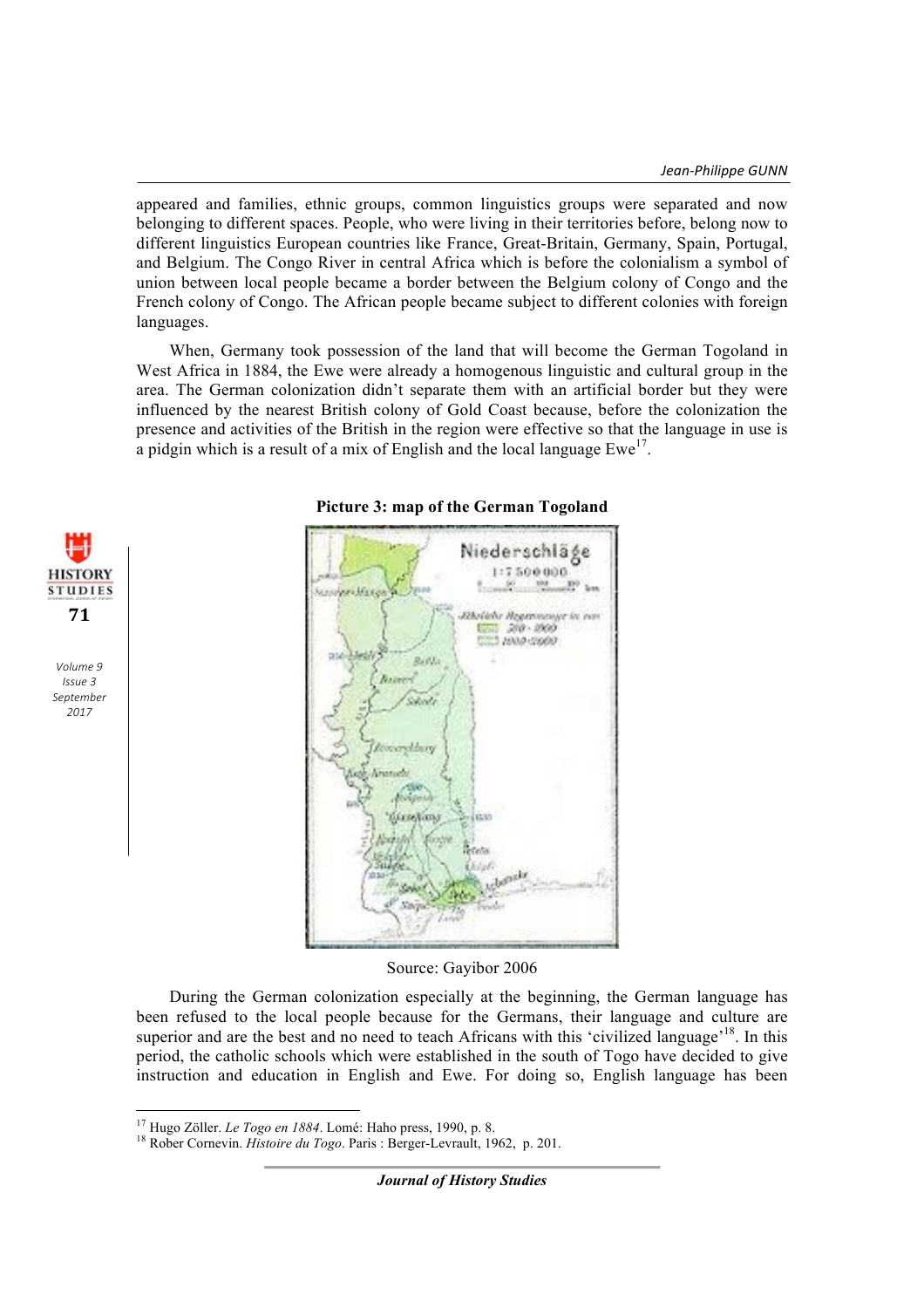#### The Ewe in West Africa: One Cultural People in Two Different Countries (Togo/Ghana) 1884-1960

adopted by the Ewe in their everyday life and most of them, instead of attending school in the German Togoland, preferred going to Gold Coast for education<sup>19</sup>. The capital of the German colony, Lome, has been created in 1880 by Ewe people coming from localities under British administration like Denu, Keta, Agbozume, and they became rich due to commercial activities in the area. Instead of living in another colony, their relations with English and their home town have never stopped<sup>20</sup> (Aduayom 1998: 3). The economic aspect also has been influenced by the British because it has been noticed that business companies like GB Williams and Swansy has been established in the German colony of Togo and most of the activities were in English and even the British pound, the currency of Great Britain is in use and all the transactions are in English language<sup>21</sup>. The use of English in the colony was finally a big problem for the German administration and in 1903, the German counsel stated that:

'Instead of being a german possession, the colony of Togo….. is more British than German. In particular, English takes an important place in the relation with the indigenous, not only in private affairs but also with the administration. For the financials operations, the English money is always in use<sup> $22$ </sup>.

From this observation, the German administration has seen the importance of English language in the colony and it has been decided to allow the use of German language in the education system in 1905. But when the German administration realized that the influence of English language in the local life is at a certain level, it was too late because in august 1914, they lost their colony during the First World Word.

From 1914 to 1919, the British administration took possession of the Togoland especially the Eweland and most of the rich families send directly their children to Gold Coast's schools and this situation permits to reinforce the link with the former Togoland. In fact, this was an alternative way to German's education in that period. This situation brought another challenge in the Ewe's common life.

# **The New Challenge of the Ewe and Their Language in Front of Colonization**

In 1919, all the former German's colonies throughout the world have been shared between Great Britain and France. The colony of Togoland also has been shared into two parts and the Eweland faced this situation. The Ewe, who were living together during the German colonization, were separated by artificial borders and became subjects to different linguistic colonial administrations. One part of this people is found in the French Togo administration and the second part became subjects to the British colony of Gold Coast with English as official language. The map below shows the reality and the apparition of artificial borders.



*Volume 9 Issue 3 September 2017*

<u> 1989 - Johann Barn, mars ann an t-Amhain an t-Amhain an t-Amhain an t-Amhain an t-Amhain an t-Amhain an t-Amh</u>

<sup>19</sup> Yves Marguerat. "Dynamique sociale et dynamique spatiale d'une capitale africaine : Lome". *Tropiques Lieux et Liens*, Paris: ORSTOM, 1986, p. 347.<br><sup>20</sup> Aduayom, op.cit., 3;<br><sup>21</sup> Aduayom, op.cit. 4; Sebald, op.cit., 26.<br><sup>22</sup> Sebald, op.cit., 58.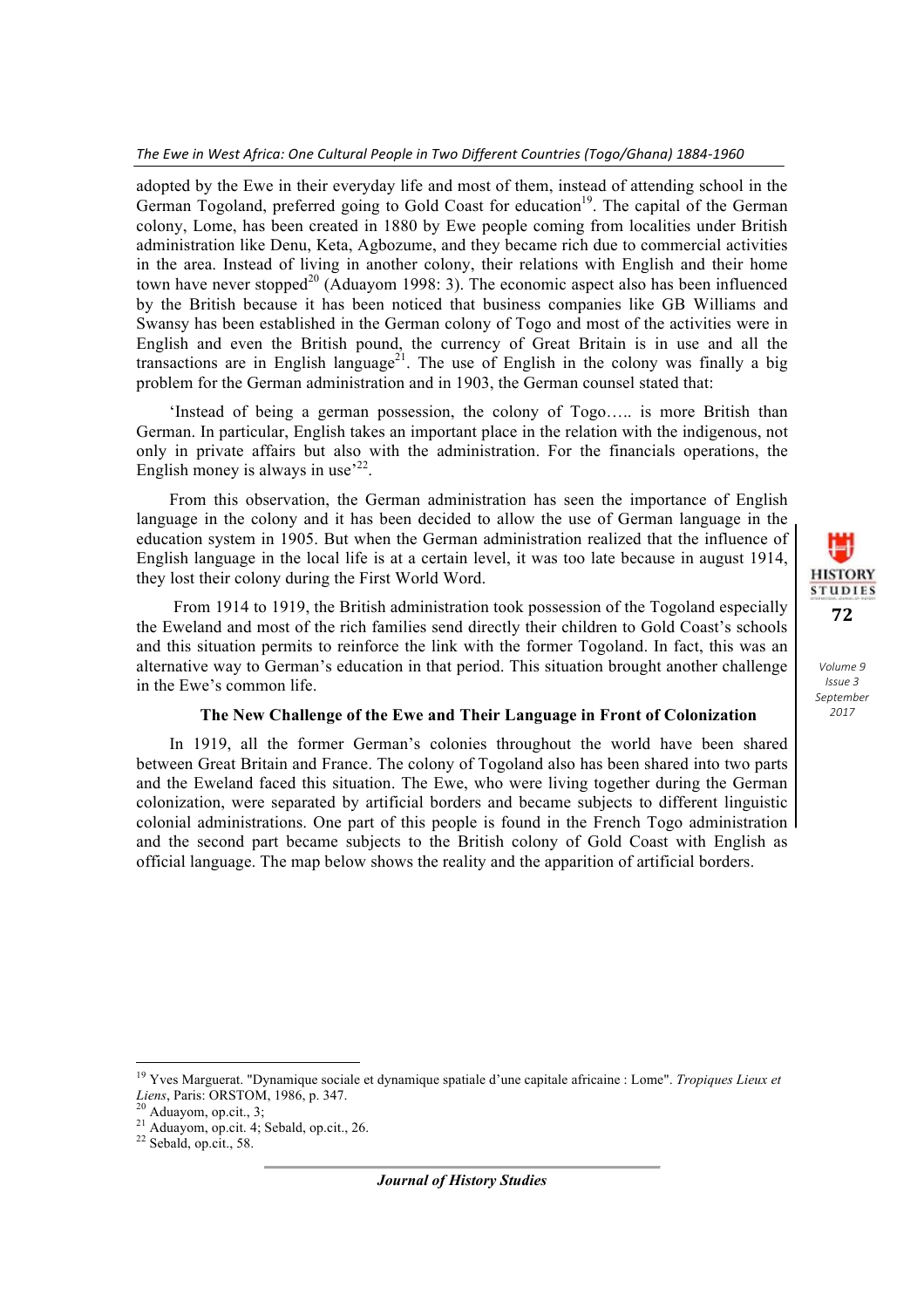# **Picture 4: map of the colony of Togo after the First World War in 1919**

**PARTAGE** 



Source: www.wikipedia.org

The western former German Togoland which has been attached to the British colony of Gold Coast didn't faced any problems with the European language as well because for several periods the Ewe living in this land were in permanent contact with English. But the eastern side of this territory belonging to France faced a lot of problems with the apparition of French language. The populations living in this territory included the Ewe were at least bilingual in foreign languages known as German and English. The French colonial administration observed this fact and has decided to impose French language in the education system in  $1922^{23}$ . The education system in the colony was the same as in France. But few people can speak French and this situation brought some frustrations from the former small Ewe elites like clerks,

<u> 1989 - Johann Barn, mars ann an t-Amhain an t-Amhain an t-Amhain an t-Amhain an t-Amhain an t-Amhain an t-Amh</u>

**73**

**HISTORY** 

**STUDIES** 

*Volume 9 Issue 3 September 2017*

 $2<sup>23</sup>$  See Gayibor, 2006, op. cit.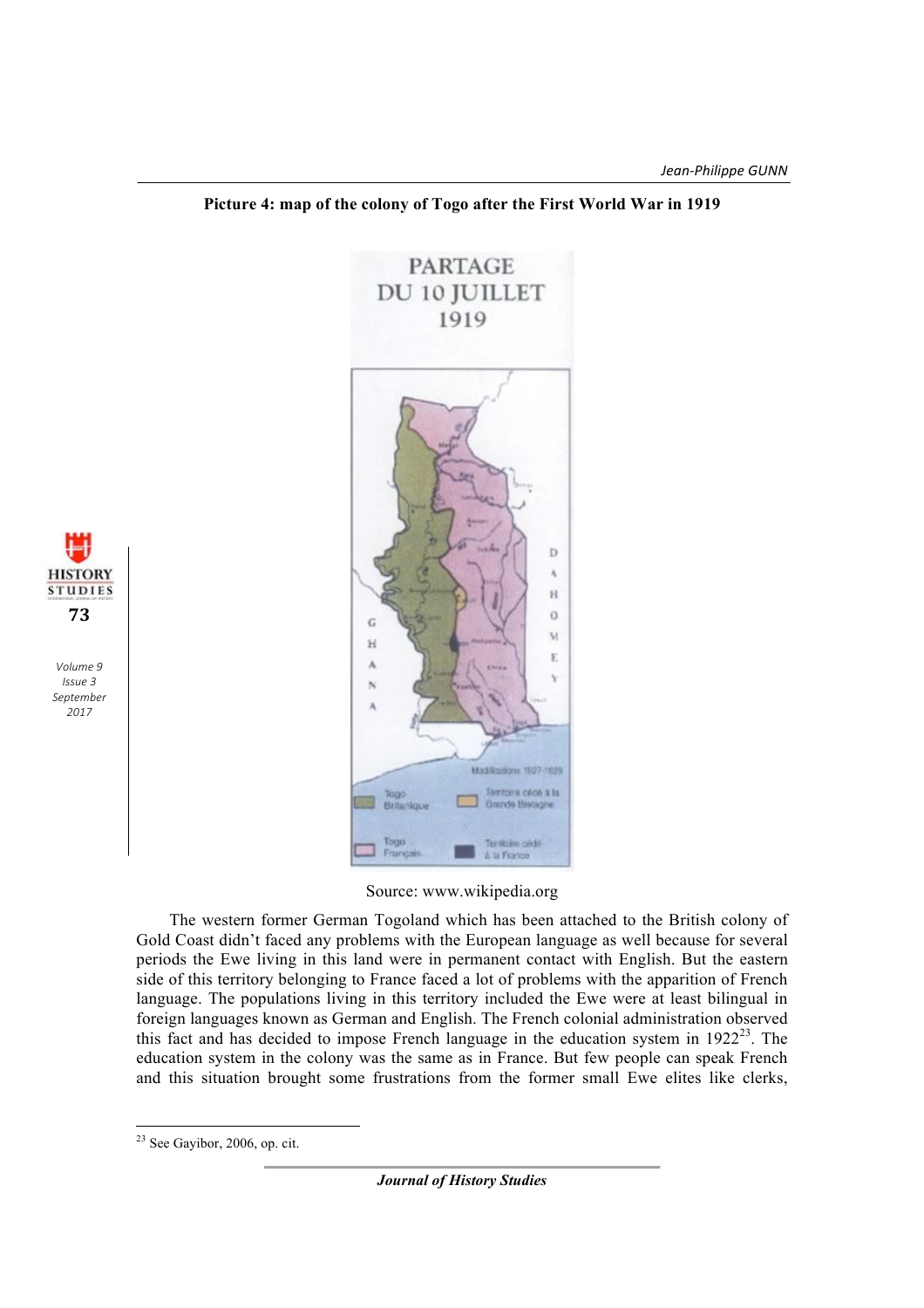farmers, catechist etc. who speak especially German and English and they even send a petition to the League of Nations in 1929 to reclaim the return of the Germans in  $Togo^{24}$ .

# *The impact of the English language in the Ewes' social life in Togo*

Throughout the colonial period, it has been noticed that the introduction of colonial language in the local life of colonized people has an important impact in the cultural and social aspects. The Ewe living especially in French colony of Togo faced the same situation.

The enthusiasm and the interest for the English language by the Ewe in Togo has started since the German colonization and even before and continued during the French administration. The capital of the colony Lome is closed to the Aflao border in Gold Coast and most of the students just crossed the border to attend school in the British side, because the knowledge of English language is the key to a social promotion. As a result, most of the elites and intelligentsia in that period are bilingual or multilingual and the commercial companies in the area looked for them to be assistants or clerks in their branches<sup>25</sup>.

The Ewe, in that period, especially in the French Togo colony are living at the 'Gold Coast's way of life' and the lifestyle of the society in Togo is typically the same in the Gold Coast especially in the fashion and hair fashion aspects, music, concert-party.

Another aspect of the impact of English in the French colony of Togo and on the Ewe in the territory is the large influence of the newspapers from the next British colony. These newspapers were read regularly and the Ewe intelligentsia used them to post news and revendications too. The newspapers that are regularly read are the *The Gold Coast Leader*, *West Africa*, *Daily Graphic*, *Evening News<sup>26</sup>* etc.

The important aspect of the impact of the English language is the introduction of new words in the local vocabulary. The Ewe people living at the two sides of the border have accepted naturally English new words and used them up to now. For example *church, business, Christian, ring, bucket, butter, cheese, corned beef, belt, umbrella, baby, apple, concert-party, paramount chief, tea, cake, breakfast, bread* etc.

# *The impact of English language in the political life in Togo*

The indirect rule used by the British to administrate their colonies has consequences on the life of their neighbors. The Ewe people living in French Togo colony are attracted by this system and the local colonial administration saw this situation as a danger for the colony. After the Second World War, the elite or the intelligentsia were Ewe people and are anglophile and germanophile and they brought political claims about independence. They used newspapers in English especially *The Gold Coast Leader*, *The Gold Coast Independent*<sup>27</sup> to express the feeling of the population against the French administration.

Most of the leaders of the intelligentsia speak more English than French instead of living in a French colony and their activities are liberal or some of them worked for British companies based in Togo like United African Company (UAC) the most important British company and his director is Sylvanus Olympio one of the members of the creation of the Pan-

*Journal of History Studies*



<sup>&</sup>lt;sup>24</sup> This group is the association of former workers in the German colonization and the name of their group is called the *Bund der deutschen Togolander* or *Togo Bund* and the head Office is based in Accra in Gold Coast (actual Ghana). Most of the leaders of the *Togo Bund* are Ewe and their origins are especially from the Volta region. See also Lafage, op.cit., 26.<br><sup>25</sup> Pauvert, op.cit., 177.

 $26$  Aduayom, op.cit., 5-6.<br> $27$  Aduayom, op.cit., 7-8.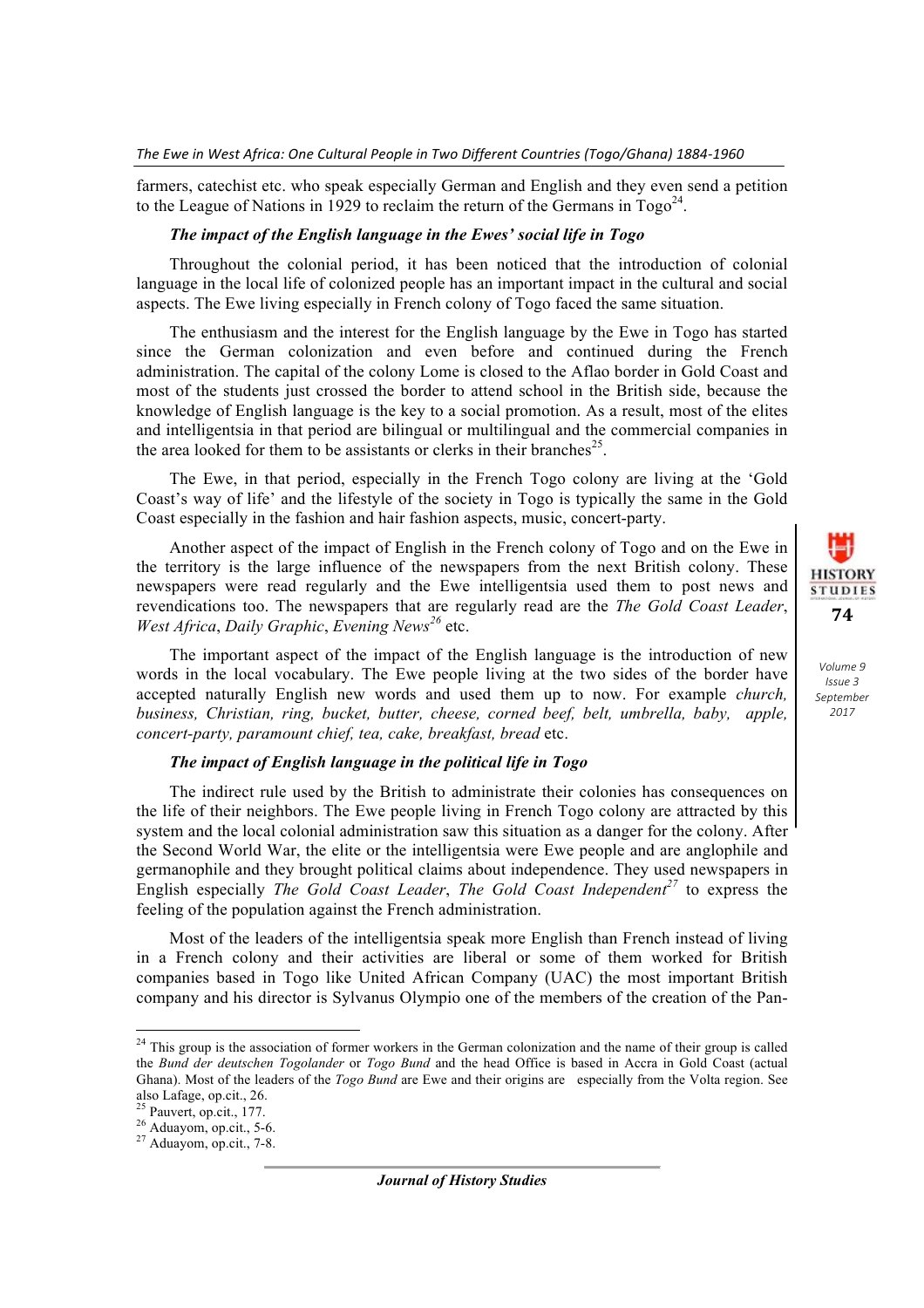Ewe movement and also of the *All Ewe Conference*. He will become the first President of the Republic of Togo after the independence in 1960. This intelligentsia who wants the unification of the Ewe people has started a certain African nationalism and created also in 1945 the *Ewe Newsletter* to show their willing for independence<sup>28</sup>.

The status of the British Togoland and the French colony of Togo is specificity because their administration by the Great Britain and France is a mandate under the supervision of the United Nations Organization. The local population has the right to send petition to the United Nations and can complain about their condition of living as a dominated people. The Ewe used this right to send petition to the United Nations and their leaders used English as international language to send theses petitions.

As we mentioned it, most of the elites in French Togo colony were Ewe and they used English language to fight against colonialism. After the Second World Word, they have started asking about more self-determination and also the union of the Eweland. For doing so, they created lot of associations for this purpose. The language used for the denomination of these associations is English. We can cite for example *All Ewe Conference, Togoland Union, Togoland Congress, The Ewe Benevolent Association, The Ewe speaking catholic Union, The Ewe Charity Union, The Togoville Union*… As Pauvert stated, most of the members of these associations and unions were Ewe from the French Togo colony and they moved to the British side to stay and also to escape from the French system, but continue fighting for the unity of their land<sup>29</sup> (Pauvert 1960: 181).

#### **Conclusion**

**75**

**HISTORY STUDIES** 

*Volume 9 Issue 3 September 2017*

Before the colonial period, it is certain that the Ewe were in contact with Europeans and their languages through several years. From this contact, new European words has introduced the local language and this situation has permitted the birth of another language called pidginenglish which is a mix of local language and is in use up to the beginning of the colonization in West Africa. From 1884 to 1914 period of the German colonization, the Eweland was homogenous because the Ewe didn't face any separation by artificial borders and the English language is used even though they were under German administration. After the First World War, German possessions have been shared between France and Great Britain and the Ewe became people of different colonial nations with different languages. This situation put the Ewe in French Togoland in a hard situation because they don't speak French and continue using English in every life. The use of English brought some changes in the social and cultural life and has permitted the Ewe elites to claim the self-determination of their land through English newspapers and associations and unions. The significance of this study is to show the evolution of languages in general and especially the Ewe language. This research has permitted to understand the dynamism of language and culture by using foreign language as a weapon to fight against domination.

<u> 1989 - Johann Barn, mars ann an t-Amhain an t-Amhain an t-Amhain an t-Amhain an t-Amhain an t-Amhain an t-Amh</u>

<sup>28</sup>Amandine Spire. "Lomé, ville post-frontière". *EchoGéo* (2010) :5.URL: http://echogeo.revues.org/11974 ; DOI :

<sup>10.4000/</sup>echogeo.11974. (Date accessed: 29 march 2015).

<sup>&</sup>lt;sup>29</sup> Pauvert, op.cit., 181.